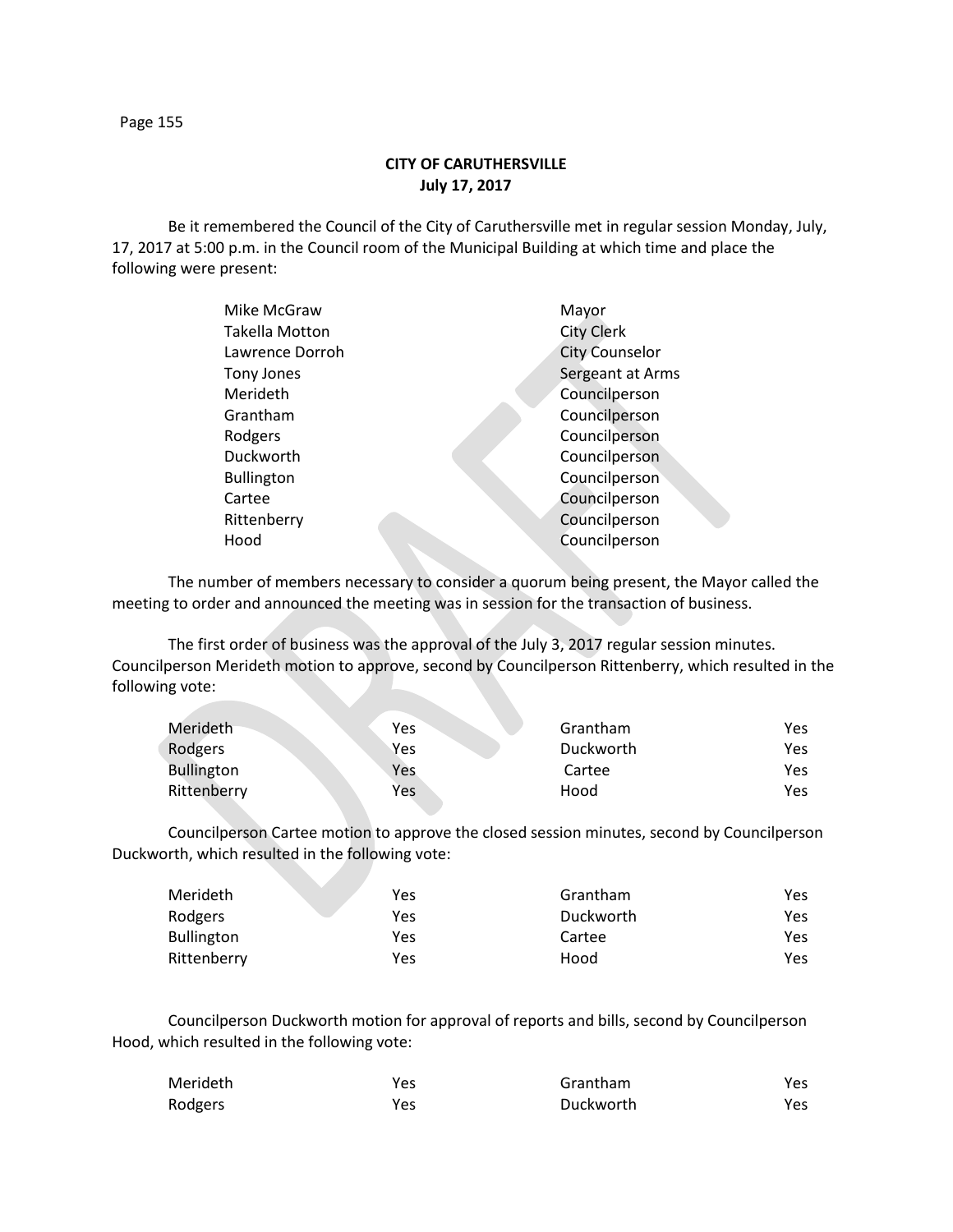| <b>Bullington</b> | Yes | Cartee | Yes. |
|-------------------|-----|--------|------|
| Rittenberry       | Yes | Hood   | Yes. |

The next order of business was the presentation of petitions, letters, and other communications. The Cooperative Agreement For School Police Services was presented with the framework primarily the same. There was clarification as to the duties of the police officer that was implemented. Councilperson Cartee motion for approval of the agreement, second by Councilperson Duckworth, which resulted in the following vote:

| Merideth          | Yes     | Grantham          | Yes |
|-------------------|---------|-------------------|-----|
| Rodgers           | Yes     | Duckworth         | Yes |
| <b>Bullington</b> | Abstain | Cartee            | Yes |
| Rittenberry       | Yes     | Hood <sup>®</sup> | Yes |

Mayor's report; Park & Recreation Director Keith Davis has resigned effectively August 3, 2017, with 14 years of service. The Park Board will be receiving applications for the position with a cover letter and resume, and will be making a recommendation to the Mayor for the appointment. The grant for refurbishing the interior of the Exchange Building application process has been postponed until August. The City will be receiving a letter of engagement from DeReign & DeReign concerning the Carnell property on Carroll in which the City Council will review. The Industrial Park acreage will be surveyed to determine exactly how much the City owns by Dowdy & Dejournett Land Surveying.

 The owner of McCoy's Salvage refused entry onto to the property to check for contaminants. Ward & Reeves is filing an action in Circuit court on behalf of the City. The City has also hired Dowdy & Dejournet Land Surveying to assist in establishing a R.O. W. for Brantley Lane. The roof repairs on the Cupples building are complete, awaiting rain to see if there are any more leaks. There's been some confusion as to who's responsible for alleys. According to surveyors and attorneys, alleys are the responsibility of the City just as streets are. The roll off at the Maintenance yard has been successful; residents are dumping their debris instead of putting it curbside. Republic Services are requesting residents to have their totes wheels facing their house; it reduces the chance of spilling. Mitzi Dell will be applying for an 80/20 grant for sidewalks from MODOT, and will be contacting Ameren in regards to the street lights for Marlar Road.

Mayor McGraw asked for approval of the appointment of Luther Robinson to the Cemetery Board replacing Patricia Jones. Councilperson Rodgers motion to accept the appointment, second by Councilperson Hood, which resulted in the following vote:

| Merideth          | Yes | Grantham  | Yes. |
|-------------------|-----|-----------|------|
| Rodgers           | Yes | Duckworth | Yes. |
| <b>Bullington</b> | Yes | Cartee    | Yes. |
| Rittenberry       | Yes | Hood      | Yes. |

Fire & Police report; The fire calls from July 8, 2017 to July 17, 2017 are as follows: 07/08/17; Fire alarm sounding during thunderstorm on Carleton, 07/10/17; Checked home for carbon monoxide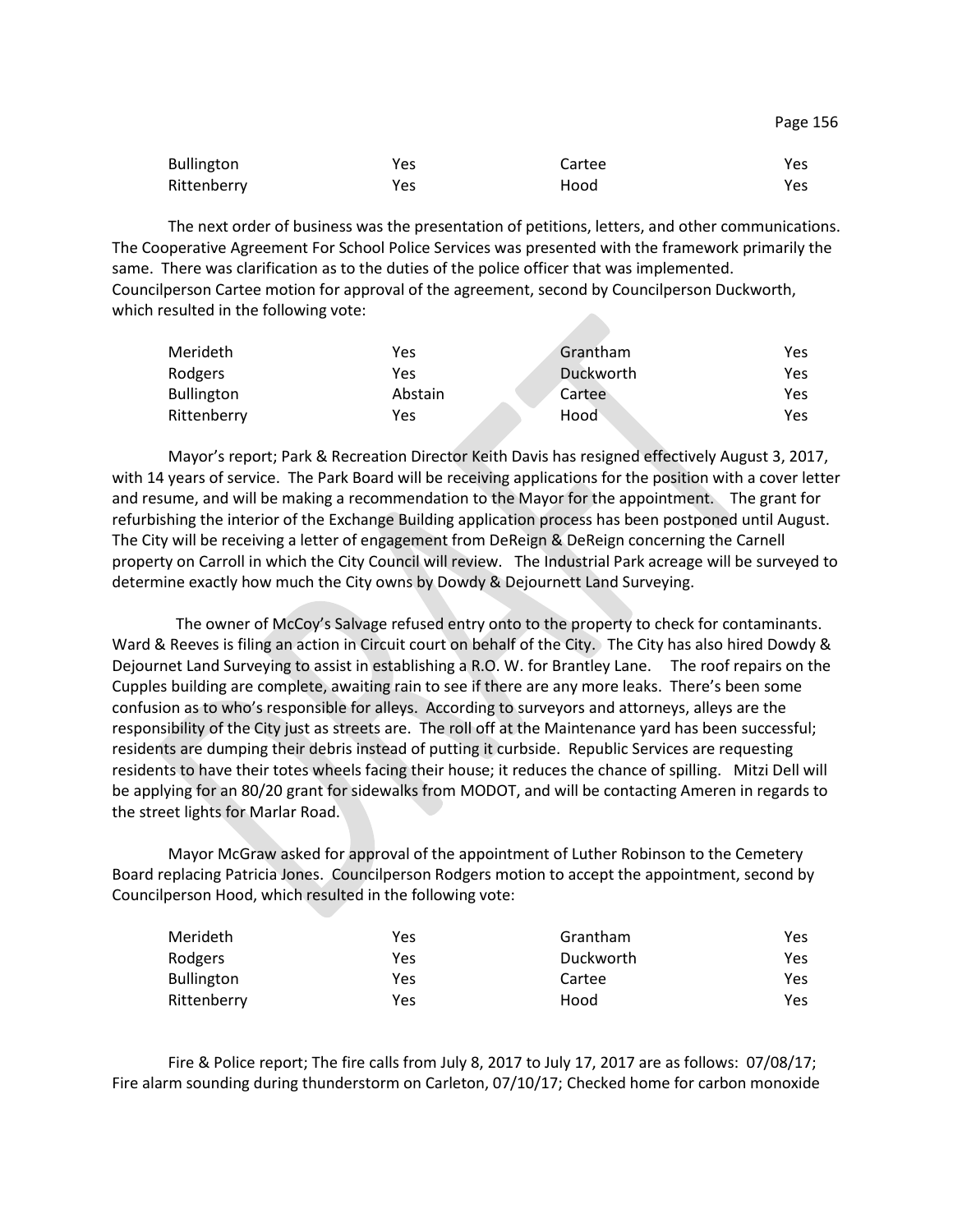#### Page 157

on Beckwith, and nothing was found, 07/11/17; Vehicle fire on Mississippi bridge, 07/13/17; Fire alarm sounding on Mooreland Dr. due to cooking. Fire inspections were conducted at Lady Luck Casino on July 10, 2017, and at the Caruthersville Schools on July 17, 2017. SEMA Area Coordinator, Mark Winkler was here July 17, 2017 to review the City's Emergency Operations Plan. A Promulgation Statement will have to be signed by all members of the Council.

Chief Tony Jones reported that Kevin Hopkins will not be attending the Police Academy; he decided to go with Steele for better pay, and it allows him to do oversees training. Patrolman Aaron Reynolds will be putting in his resignation to go to New Madrid for better pay, and it allows him to carry insurance on his child. The police radios have gone digital, and no one will be able to transmit their signal unless they have the digital capability. The one way on  $16<sup>th</sup>$  St. will be completed by the time that school starts. It will go from Ward to Davis; all traffic coming off Ward has to east on  $16^{th}$  St. Superintendent Bullington will have robocalls going out to the parents alerting them to the situation.

Terry Rushing reported that the plaques have been ordered for the pavilion at the riverfront. The Street department has been picking up a lot brush and debris. There are 8 roll offs of debris at the limb pile.

Code Enforcement; Sonya Fuller reported that there are 23 letters in process, that will be going out as soon as the revised letter is drafted by Counselor. Some of the residents have abated the nuisance before letters were sent out. Ms. Fuller has been on pause, hoping that the word spreads of the \$130 fine that will be imposed if the nuisance is not abated. There are a lot of derelict cars within the City that are of concern.

Keith Davis reported that he will be resigning from the City, and thanked everyone that supported him throughout his career. He stated he wouldn't trade his 14 years of experience for anything. He will be happy to assist in any way that he can with the transition.

Budget report; Councilperson Bullington reported that once the June financials are in the budget will be finalized. The department heads were met with about their budget requests, and looked at what could be put on hold, and what was of priority. The department heads will be meeting with Councilperson Bullington as to where to put their staff on the salary schedule following the passage of the ordinance.

Teresa Tidwell reported that they're continuing to get ready for the sales tax proposal on the August ballot. The Library will have to severely curtail its' services if the half cent tax is not passed. Starting in August a new program will be available for adults, which is a three part series. It's called "Pushing the Limits", which will focus on weather extremes and climate change and how it effects the populous. Gary Woodall, a scientist from Memphis will be taking part in the endeavor. There will be three free books given to participants. The Library is also looking at eclipse programming; the Library will be open during the eclipse so people can come out for the viewing. Hill Electric offered two proposals for the Library's HVAC. 1. The installment of a new replacement compressor in existing carrier unit for \$3,657 with a one year parts and labor warranty. 2. The installment of a new Trane rooftop unit with a five year warranty on the heat exchanger, compressor, parts, and one year labor for \$16,219.91. For either proposal half will be upfront. Councilperson Cartee motion to accept the \$3,657 proposal, second by Councilperson Rodgers, which resulted in the following vote: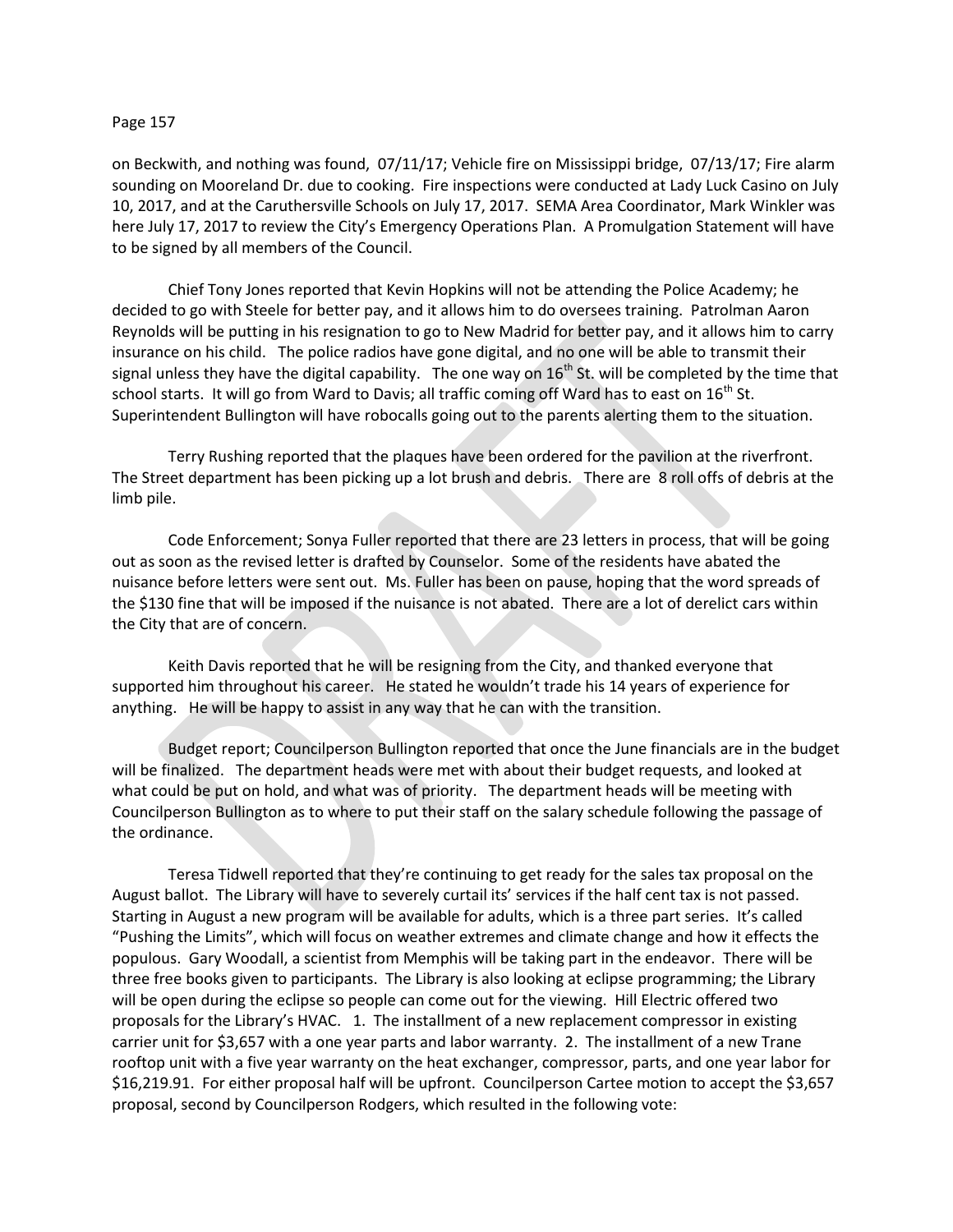| <b>Merideth</b>   | Yes | Grantham  | Yes |
|-------------------|-----|-----------|-----|
| Rodgers           | Yes | Duckworth | Yes |
| <b>Bullington</b> | Yes | Cartee    | Yes |
| Rittenberry       | Yes | Hood      | Yes |

Councilperson Bullington wanted to make it clear that the Library tax proposal was sales tax and not a property tax increase. The General Fund supplements the Library for a \$100,000, which could free up money that could go to other projects if the half cent tax passes. Councilperson Hood also spoke of everybody winning if this tax passes, for such a small increase. All Wards will vote at the Library on August 8, 2017, and absentee ballots are available at this time.

Paul Shaw reported that things will be back on track with vacations wrapping up. The water bill adjustments were signed off on. Mayor McGraw stated that adjustments that were obvious should be addressed more quickly. It was discussed that the all adjustments should be directed to Paul Shaw and referred to the Water Committee.

Business from the floor; Ann Jefferies stated that Sister Darlene has been elected Mother Superior, and will be leaving Caruthersville after 12 years. Sacred Heart will be hosting a dinner in her honor, and Donna Whitener will be organizing the event. Sister Darlene's replacement will be Sister Sharon. Ms. Jefferies asked if the Council would honor her in some kind of way. There will be a Proclamation awarded to Sister Darlene.

Introduction of Bills; Bill No. 2017-08 An Ordinance adopting a pay plan for employees was introduced by the Mayor. Counselor Dorroh stated that the Finance Committee had made a couple of minor changes to the ordinance of subsection 7.6 page 3, by changing subparagraph b. The volunteer fire fighters chart goes from A to OO, but would cap out to DD for any additional fire fighters not currently employed. The next change would be to page 4 Section 7.9 under subparagraph a there will be added number 4, which will include Department heads being evaluated by their respective Committee or Board in consultation with the Mayor. Councilperson Rodgers motion for a first reading of the ordinance by title only, second by Councilperson Duckworth as follows:

### **BILL NO. 2017-08 ORDINANCE NO. 2017-08**

### **AN ORDINANCE ADOPTING A PAY PLAN FOR EMPLOYEES OF THE CITY OF CARUTHERSVILLE**

Councilperson Duckworth motion for a second reading, second by Councilperson Merideth, which resulted in the following vote:

| Merideth          | Yes | Grantham  | Yes |
|-------------------|-----|-----------|-----|
| Rodgers           | Yes | Duckworth | Yes |
| <b>Bullington</b> | Yes | Cartee    | Yes |
| Rittenberry       | Yes | Hood      | Yes |

The question is will bill No. 2017-08 pass and become known as Ordinance No. 2017-08, which resulted in the following vote on said question to wit:

Page 158